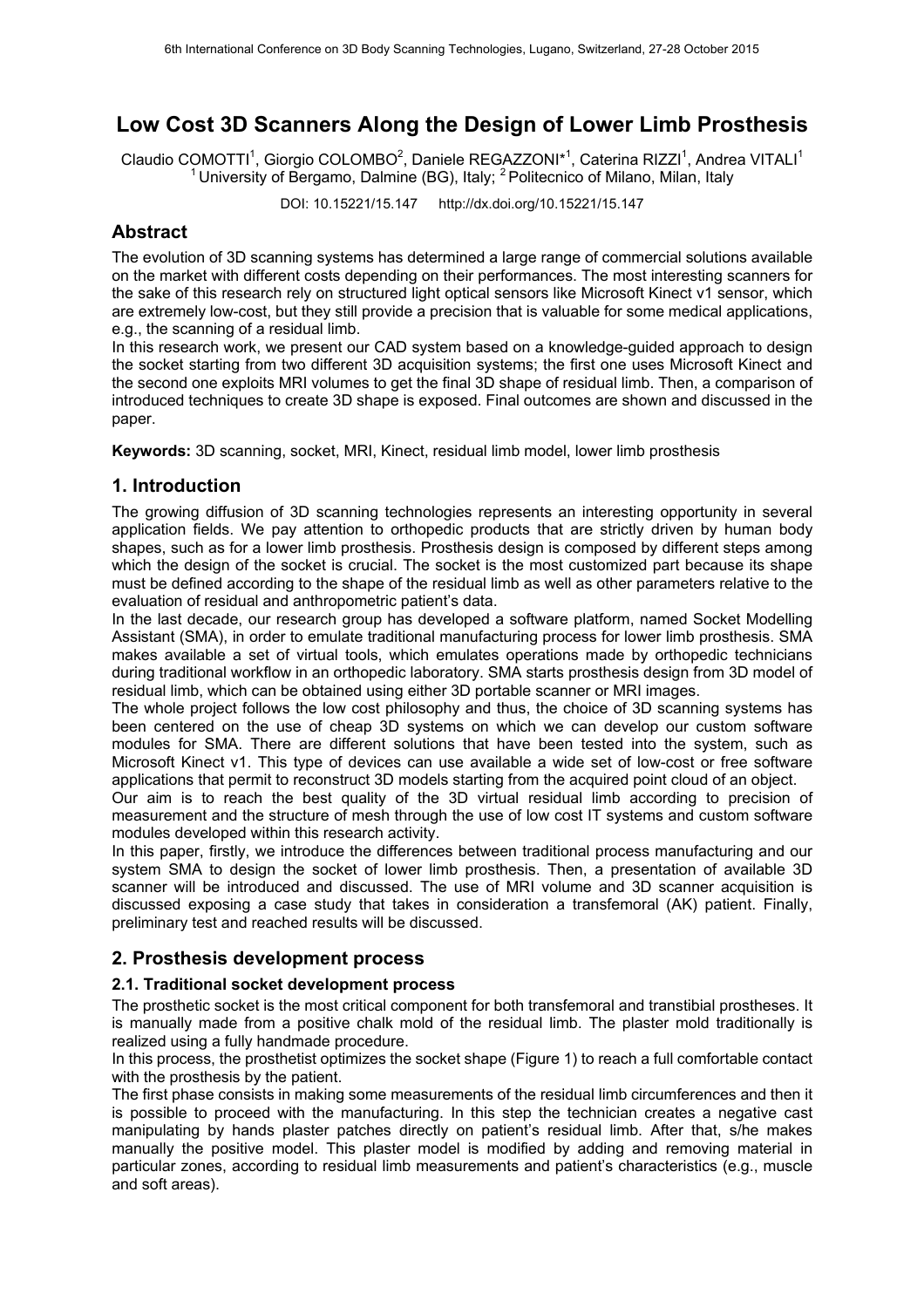The next step is to obtain a check socket with thermo-formable material posed directly on the modified positive model and tested on the amputee patient. If any other modifications are required, those are made directly on the positive mold and generally, those are about comfort and fitting. Finally, the definitive socket is realized and all the prosthesis components are assembled for the final static set-up.



*Figure 1 - Traditional socket development process* 

At present, there are several commercial CAD systems used for socket design that support some steps of traditional manufacturing process. They exploit expensive 3D laser scanner in order to acquire the 3D model of residual limb and thus, this model is used into CAD software to define the initial virtual positive 3D model of socket. The high cost of these solutions discourages small orthopedic labs that have not many funds to invest in these technologies. Furthermore, the use of these systems requires ad-hoc skills in CAD design, which do not belong by orthopedic technician. In fact, they design socket using knowledge that has been acquired with many years of experience.

In conclusion, the traditional socket development process is a very long procedure of about some weeks that is based on personal knowledge of prosthetist. Some CAD systems are available, but they are expensive and very difficult to use for orthopedic technician. Another important aspect is that the process is fully manual and during years it had not a significant evolution. The importance to reproduce the residual limb geometry is the main problem of the process.

#### **2.2. SMA: Socket Modeling Assistant**

In the last decade, our research group has been developing an ad-hoc knowledge-guided CAD system which allows the prosthetist to design the socket of both transtibial and transfemoral prosthesis relying on the digital model of the residual limb. Socket Modelling Assistant (SMA) is a virtual laboratory that emulates all phases of the socket development process like illustrated in Figure 2.



*Figure 2 - SMA (Socket Modelling Assistant)*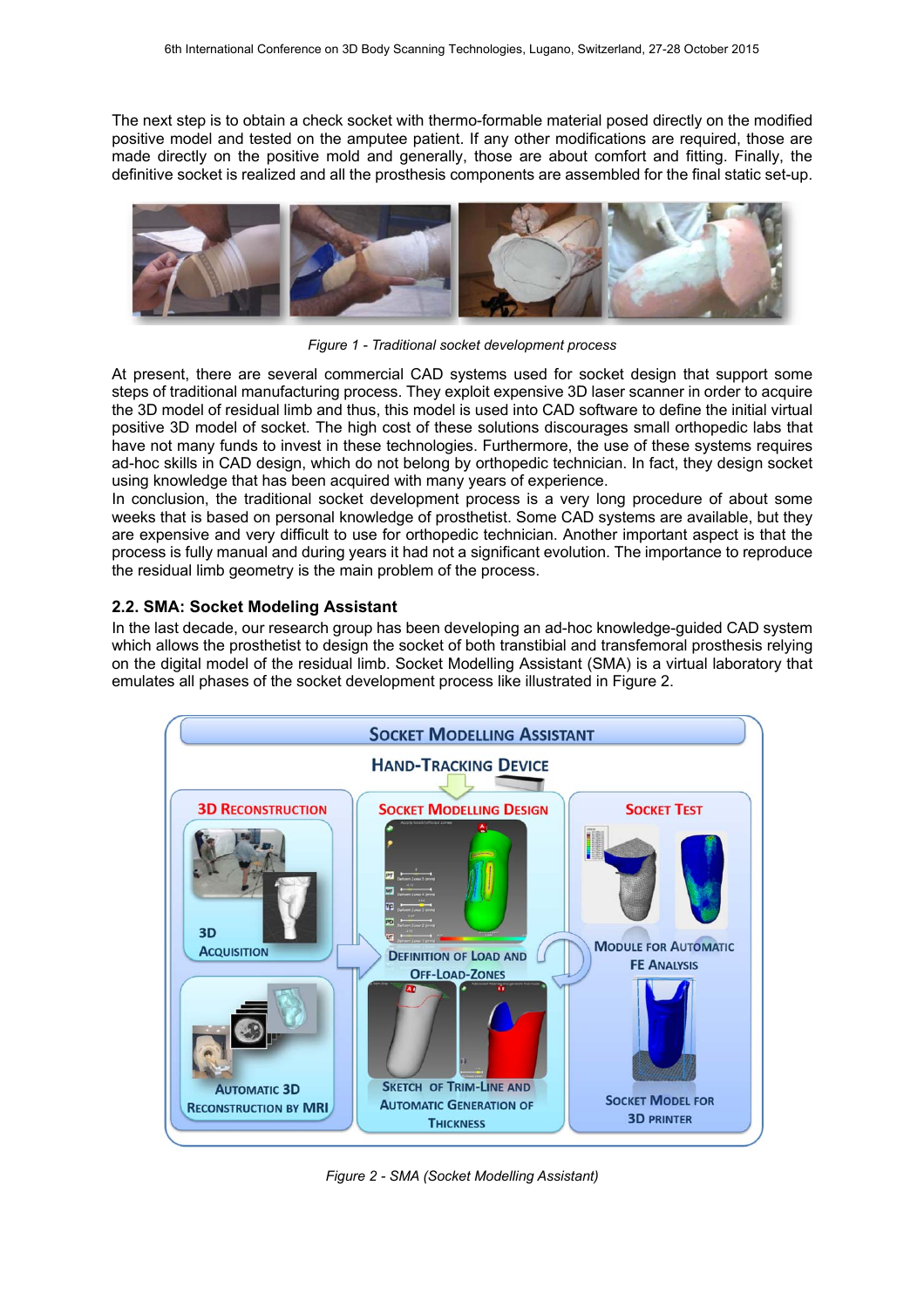#### *2.2.1 3D acquisition of residual lower limb*

The first and most important phase is the 3D acquisition of residual limb made using Magnetic Resonance Imaging (MRI) or a low cost RGB-D depth sensor. In this application it is an essential aspect to have the most faithful model of the real object. MRI gives us the possibility to reconstruct not only the external shape, but also the internal structure with bones and soft tissues [1]. This technique allows getting more information respect to a 3D scanner acquisition because we can evaluate the behavior of socket also according to the internal structure of the residual limb.

#### *2.2.2 Socket design*

The prosthetist is guided step-by-step by the system that applies in automatic or semi-automatic way the rules and the modelling procedures. Actually, it embeds a set of design rules and procedures (e.g., where and how to modify the socket shape) and makes available a set of interactive virtual tools to manipulate the socket shape according to traditional procedures (Figure 3). Furthermore, we have developed a module that exploits hand-tracking devices (e.g., Leap Motion device [2]) in order to emulate the design operation as traditionally made by orthopedic technicians who use their hands to shape the socket. Beyond the technical challenge of creating such a complex ICT tool, the relevance of this part is mainly due to the inner connection it has with the medical application. The module has been built exploiting orthopedic knowledge extracted from physicians' interviews and best cases, coded and embedded into the system. Moreover, the real applicative condition in a prosthetic lab has been kept in high consideration while designing the process and the user's interface. This should ease the transition to a digital way of designing the socket.



 *Figure 3 - Socket reconstruction process using MS Kinect and Skanect.* 

#### *2.2.2 Socket Test*

The design of the socket is performed taking into account several patient's features and, thus, the result achieved is supposed to be very close to the desired one. By the way, there are some characteristics that can be hardly modeled in the design phase, as the residual limb mechanical properties and its deformation during the donning and the gait. Such results can be achieved by means of a contact pressure numerical simulation. The main challenge of this phase has been to implement an automatic procedure to provide the medical staff with Finite Element simulation results without the intervention of a simulation expert. Moreover, the outcome of simulation highlights eventual pressure peaks or other issues that can be passed to SMA in order to be automatically fixed. The numerical simulation required the definition of a number of parameters guiding the process and of simulations rules related to geometric model, mesh, material characterization, analysis steps, and boundary conditions. They have been derived from an extensive analysis of the state of the art, from the experience acquired in previous research activities, and by balancing accuracy of results and computational costs. As said, simulation results can be handled in background so that no expert is required, by the way, to control the shape change operated by SMA a graphical representation of the pressure distribution can be shown. Once the iterations among the design and test phases is completed, i.e. when the patient's load does not create critical pressure conditions, the output can be generated in order to proceed with the socket manufacture. SMA automatically exports two STL files, corresponding to the load and off-load zones and, thus, the different material to be used for the manufacturing.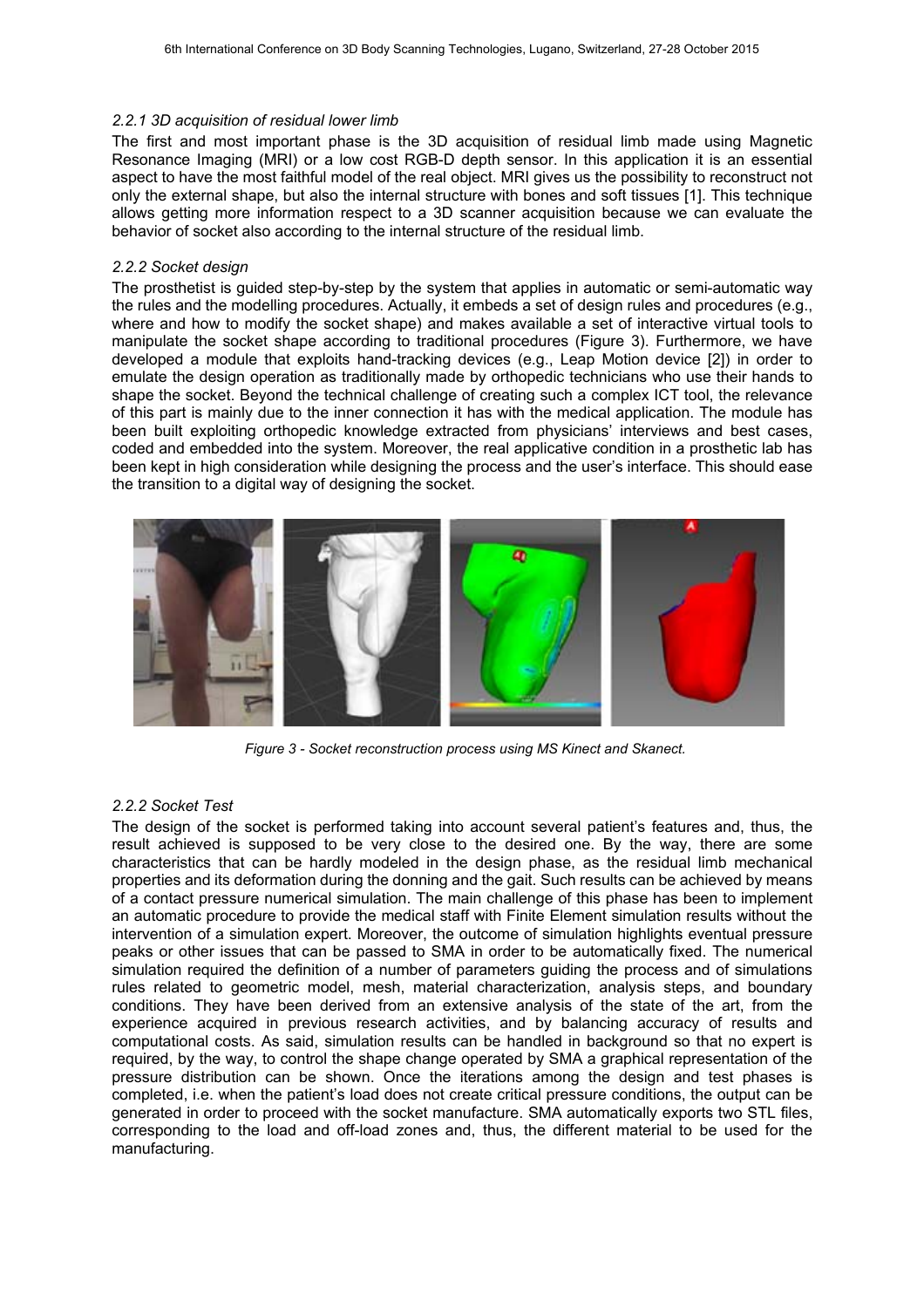# **3. 3D scanning state of art**

Technological progress made possible to introduce the concept of 3D scanning in the industrial world nowadays. Scanning means to create a virtual copy of the document or object considered. If a few years ago it was all about 2D scanning, nowadays it is possible to introduce a more evolved tool that allows three-dimensional scans. 3D scanners arrived and invaded the global market for the reason that they offer great opportunities by allowing users to quickly create a 3D model that can be used in any CAD software. The evolution of 3D scanning systems has determined a large range of commercial solutions with different costs depending on their precision, accuracy, operating principle and other features. In the following paragraphs are illustrated possible classifications which explain the differences between mobile scanner technologies.

### **3.1. Operating principles**

All scanning technologies are related to only two operating principles [3] based on light projection that are laser and structured light projection. Really, either operating principles use the triangulation method to obtain the distances from the sensor and to create the point cloud of the scanned object. This method consist in the calculus of the distance of a point, knowing the projection and the receiving angle using trigonometric equations.

### *3.1.1 Laser scanning technologies*

Laser scanner is formed by a laser emitter and a camera (Figure 4a). These components are displaced with an angle between them that define the field of view. The emitter projects a laser stripe on the object to scan, it is framed by the camera and using triangulation method, it is possible to calculate the distance from each point of the object. The most important benefits of this system are high precision and accuracy in comparison between real object and scanned model. This operating principle have also two disadvantages that are the high cost of the hardware components and the scan duration that is high for the small scan area.

### *3.1.2. Structured light technologies*

These scanners are based on structured light technology (Figure 4b) that consists in the projection of light pattern of IR/laser beams and using triangulation formulas, they permit to evaluate the depth value for each point of the pattern. These scanners include a pattern projector and a light sensor. This technology offers the possibility to capture very large field of view in a single scan acquisition and to increase the precision comparing data with the previous and following frames. Another type of scanners that use a light pattern is based on flash bulb and a camera. The bulb flashes a light pattern onto the object and the camera records this pattern. The distortion in the light pattern, due to the specific curvature of the object is then translated into a 3D image. This type of light is not dangerous for human eyes like laser beams.



*Figure 4 - a) Laser triangulation b) Structured light technology (image courtesy wysiwyg3d.com)* 

### **3.2. Precision and accuracy**

3D scanner can be classified from an application point of view according to precision and accuracy class. Each scanner ensures a level of precision and accuracy depending on operating principle and structure. Accuracy means the trend to converge of the measurement value towards the average value, while precision consists in having all measurements in a very restricted range around the average value. There is a strength relation between the level of this two features and the price of the scanner. In this way it is possible to associate low price to low precision and accuracy and vice versa.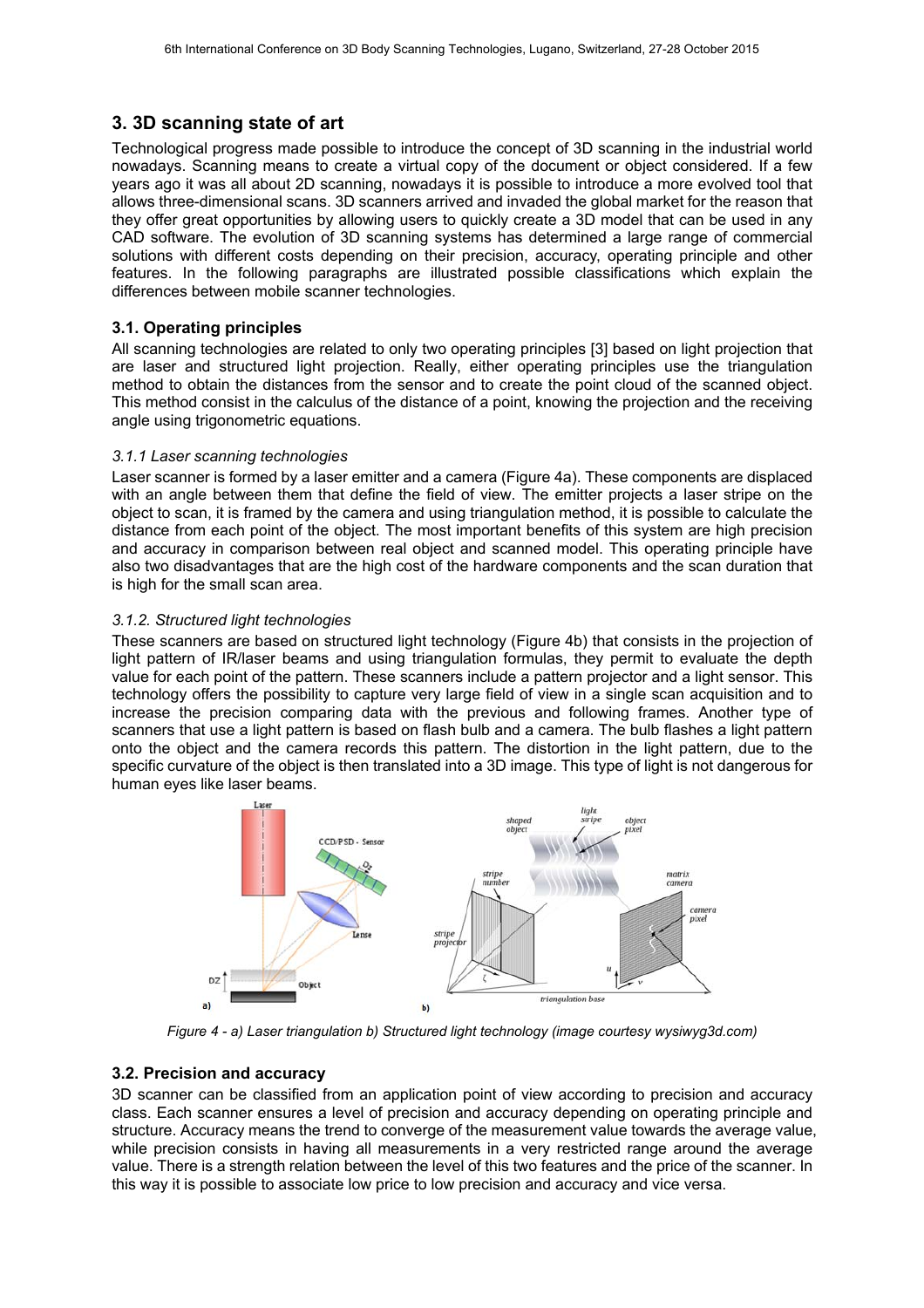#### *3.2.1 Low cost*

The first class includes all low cost scanners. The most of them come from the video-gaming world and for this reason their price is very low: these systems cost less than one thousand euros. Otherwise, the precision of this system is related to the precision required in video games: it depends on environment conditions, light and distance from the object. Anyway, the precision value is around 5-10 mm, that is not comparable to laser scanner, but it has many advantages like illustrated in [4]. In this class, all devices use structured light projection as operating principles with IR beams. The most representative scanner of this section is the MS Kinect v1 (Figure 5a) that is the sensor integrated with XBOX 360. It permits to scan objects with a lot of software and to elaborate a triangular mesh model. Its features and its very low cost are suitable for a lot of medical applications such as rehab application, postural control and gait analysis as explained in [5,6,7]

#### *3.2.2. Medium cost*

Medium cost class includes 3D scanners from 1.000 to 15.000 euros. Hardware improvement permits an increase of precision with value from 0.1 to 1 mm. This value is also validate by the accuracy index (around 0.1 mm). These scanners are dedicated to artistic and industrial scopes. This group uses as operating principle either structured light technology and laser projection. A good example of this group is the FARO CAM2 Freestyle scanner (Figure 5b).

#### *3.2.3 High cost*

All devices with a cost over 15.000 euros belong to this group. These devices are intended for industrial scopes and for this reason they assure a high precision in each measurement. In fact, guaranteed precision is about 0.005 to 0.01 mm. Obviously, high performances are directly proportional to the price of the scanner: depending on the application, the price could reach hundreds of thousands euros. For example, CREAFORM HandySCAN 700 (Figure 5c) offers the possibility to scan object with a precision around 0.05 mm and costs up to fifty thousand euros [8]. All these scanners are based on laser projection system and using triangulation they can calculate precise measurements. Some of them mount also a contact hard probe to measure the object in particular points and to integrate non-contact data with the aim to obtain a more precise 3D model.



*Figure 5 a) MS Kinect v1 b) Faro CAM2 Freestyle c) CREAFORM HandySCAN 700* 

# **4. Application**

MS Kinect v1 sensor allows scanning the residual lower limb of a patient, exporting a STL file. This tool requires the user to takes special cares to optical occlusions and light conditions. In our tests, the subject is in a comfort and natural standing position and he is not wearing the lower limb prosthesis. The residual limb must be inclined laterally to allow a complete visual to the sensor without obstructions by the other leg. The subject can lean on tripods placed near him (Figure 6). We consider this position because it emulates the natural standing position and the center of mass of the body is the same. Thus, internal forces are not introduced and soft zones are acquired in relaxed position. In very soft zones it is necessary to consider the effect of gravity and this position helps on stability and stillness. Actually, an important aspect for 3D scanning of human body concerns imperceptible movements that are impossible to avoid. Even more a natural and stable posture helps to reduce them and therefore the scan is more precise.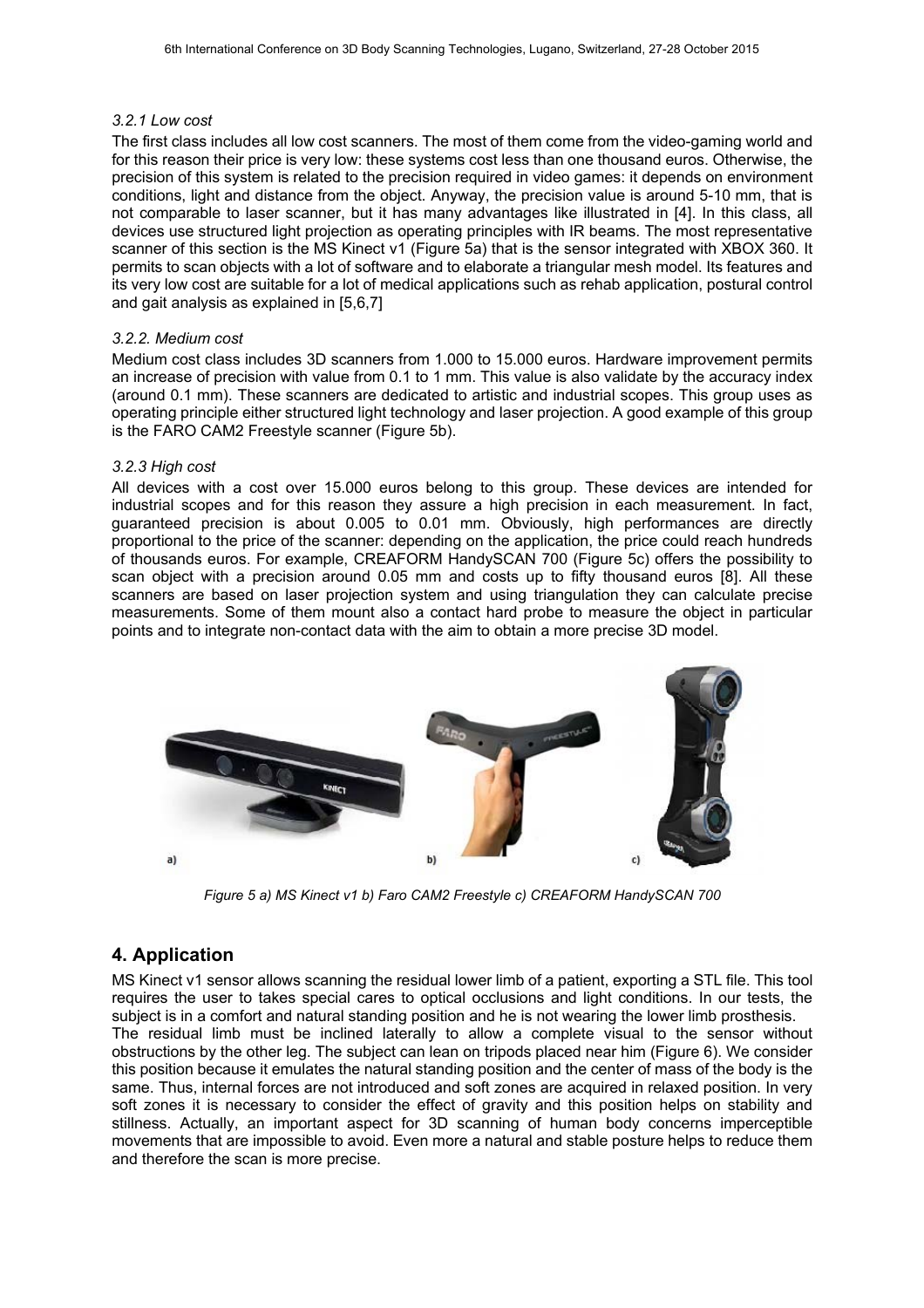3D acquisitions with Kinect v1 could be made with commercial software such as Faro Scenect [9], Artec Studio [10] and others, but we prefered Skanect by Occipital [11] for its convenient price-performance ratio. This software, after a preliminary phase of setup of bounding box size, enables to make scan by moving the sensor around the object. In our case, the user has to move the Kinect around patient following, where possible, a circular path. S/He has to pay attention to the zone between legs and eventually around scars. In real time, Skanect software create a virtual model of the limb scanned: through colors (green/red) it provides a direct evaluation of which zones are good scanned and vice versa. In this phase it is also possible to apply filters or reduce numbers of points mapped to simplify mesh geometry.



*Figure 6 - 3D scanning procedure of a lower limb patient with MS Kinect v1* 

Anyway, it is important to clean the meshed file removing all double points and faces overlapping that could create some trouble. Using this technology, in addiction to geometry, a skin texture is provided that permits to identify scars due to the amputation. This factor helps to creating off-load zones, including scars position.

The next step is the analysis with SMA tools. Socket Modelling Assistant allows designing lower limb socket starting from the residual limb geometry as explained previously. It also provides a model for FE analysis based on MRI internal structure and basing knowledge on it, we can define load and off-load zones, exported in two STL files.

# **5. Discussion**

The presented method could be applied for medical purpose in orthopedic field. Considering lower limb prosthesis, there is no interest to high precision scan of the residual limb. In fact when we do a scan of the residual limb, we are scanning a soft and deformable component and thus, it does not need a perfect acquisition with a precision of a fraction of millimeter, but it is enough to have a precision of a few millimeters. For this reason we chose MS Kinect v1 (Figure 5a) that use IR structured light technology to obtain triangular mesh of the scanned object. This choice involves the disadvantage to have a low precision in the reconstruction of the mesh. This means that the reconstruction algorithm of the model have to connect points in several triangular shapes starting from the acquired point cloud. MS Kinect v1 in relation to Skanect software does not provide a homogenous meshed model with the limitation to round the real shape, due to a not precise discretization. A more high-priced scanner could solve this approximation and create a manifold model based on triangles with same areas. This factor simplifies FE analysis, reducing computational time. Anyway, the mesh provided by Kinect is enough clean and accurate only if you pay attention to critical areas to scan, during acquisition phase (i.e. holes, scars, folds, etc.). (Figure 7)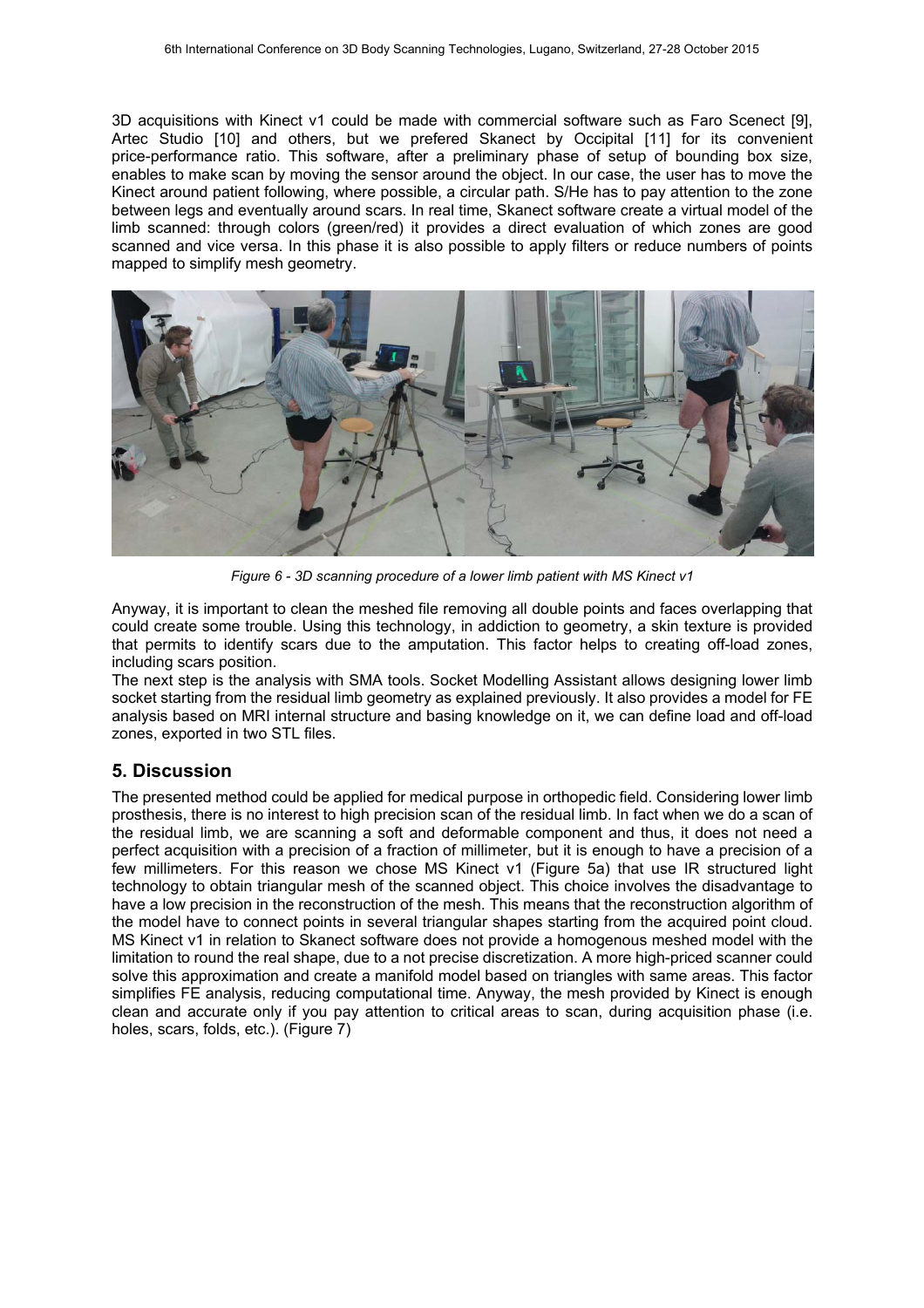

*Figure 7 – Transtibial lower limb residual model taking with a) commercial laser scanner and with b) MS Kinect v1* 

Kinect optical sensor and each other 3D optical scanner have the feature to scan the limb in a relaxed position which does not create or minimizes deformation. This is not possible with MRI exam: it is performed with the patient in a supine position on the examination table for all its duration. Patient limbs are obviously deformed for the contact with the table, but this is not a problem for the aim of the exam because the internal structure is not modified. MRI external shape of residual limb suffers of a flattening. (Figure 8)



*Figure 8 – MRI leg cross section: flattening of soft tissues*